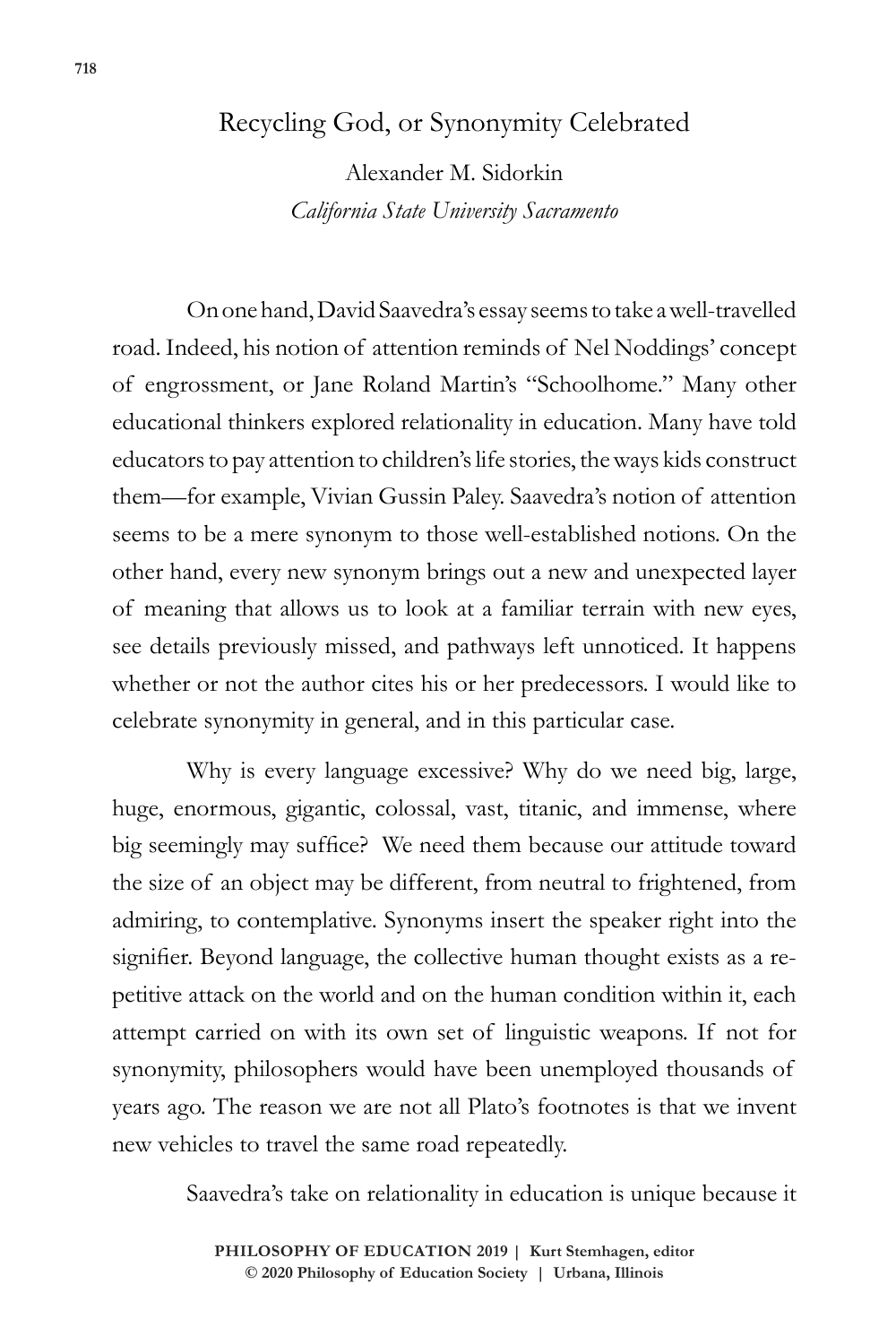tells the immigrant children's story, and yet it focuses on how to listen to them—without making assumptions, and carefully taking in their unique lived experiences. One may object that native-born children possess the same extent of unique circumstances and deserve as much teacher attention as immigrant children. In a way, one should treat all students, and all others as foreigners, whose stories are unknowable until they are truly heard. Yet, the selected category of interlocutors is not essential to David's argument. What is essential is *how* to pay attention.

Borrowing Simone Weil's vocabulary, he emphasizes openness to insight, patience, and intent. Weil also presents a requirement that presents a problem to David. She calls for the kind of attention that is akin to prayer, "with a View of the Love of God." Saavedra's dealing with it is erroneous. This is not a criticism specific to his essay, for many if not most contemporary philosophers make the same error. (An error made simultaneously by large groups of people is no longer an error. It is a school of thought or trend, or a movement). Instead of looking for synonyms for God, he dismisses the concept altogether. He suggests that faith is not required to cultivate attention, and of course, he finds textual justifications for such a dismissal. However, if Weil could do without God and without faith, she probably would. If you take God out of her essay, it will leave an empty shapeless skin. In fact, her opening paragraph states: "The quality of attention counts for much in the quality of the prayer. Warmth of heart cannot make up for it."1 Saavedra equates Love of God and love of our neighbors. But they are not the same thing; this would be a pair of false synonyms, like "big" and "long"—somewhat related, but just not synonymous enough to hold the concept.

One of the most unfortunate unintended consequences of philosophy's secularization was relegating God and faith into a special category of concepts that are thought to be beyond synonymization. It is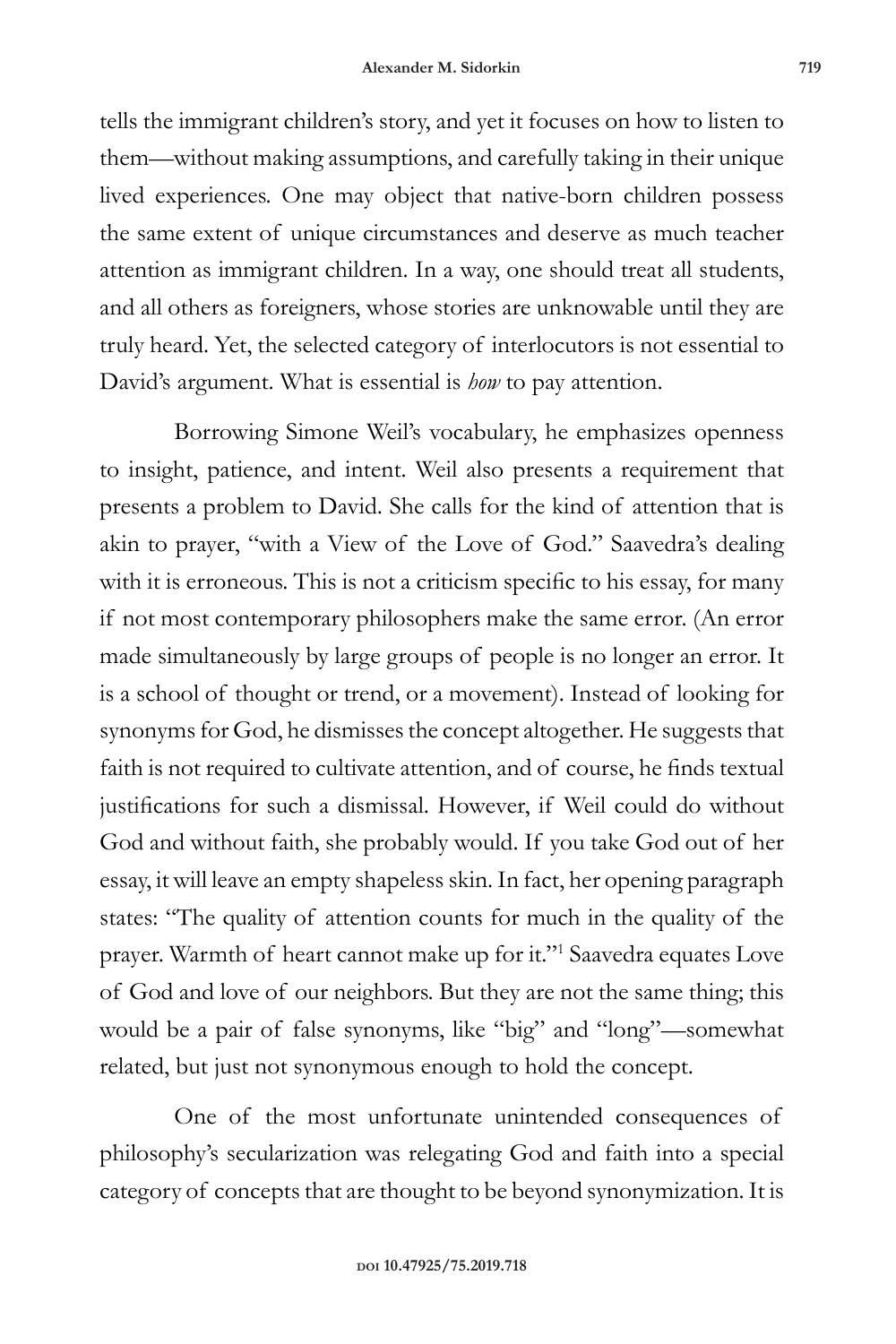unfortunate, because it resulted in a wholesale dismissal of the thousands of years' worth of good philosophy, not just in the Christendom, but well beyond it. It is as if we suddenly decided to get rid of the notion of "cause" or "quality" or "similarity" and just tried to keep writing philosophy as if nothing happened. Some people, mostly historians, still do read the Patristic or contemporary Christian philosophy. However, historians are not philosophers. Philosophers prefer the sanitized kind of reading where they try to salvage what is left after removal of God. Yet, without God, the literature just loses all its oomph. If you cannot find a synonym to something, you really do not understand it.

Epistemologically, God is a construct that describes the intentionality and abstract direction of truth seeking. God is a constructed ideal that lacks specificity and could, it was hoped at the time, be universal. Faith is, basically, a discipline of looking for answers while paying attention to one's own and to other people's minds.

In mathematics, zero is a fiction, just all the other numbers are fictions, but perhaps more fictional than the rest. Yet it is such a useful fiction that mathematics is unthinkable without it. God is a similar construct for philosophy; it allows capturing the holistic directional commitment to truth, but taken as an entity, it is impossible to either define or imagine. Now, the Christian philosophers knew all of this and much more, for they undertook a systematic study of God in the first thousand years of Christianity. Some of us perceive their writing as pointless speculations about non-existent mythical beings. It is only because we do not understand the language they worked with. Or rather, we confuse it with the language of the mass culture of the time.

Of course, Christian philosophy and the real life of Christian churches have never been in accord. The latter have become and remain largely exclusionary and thus incompatible with the contemporary mul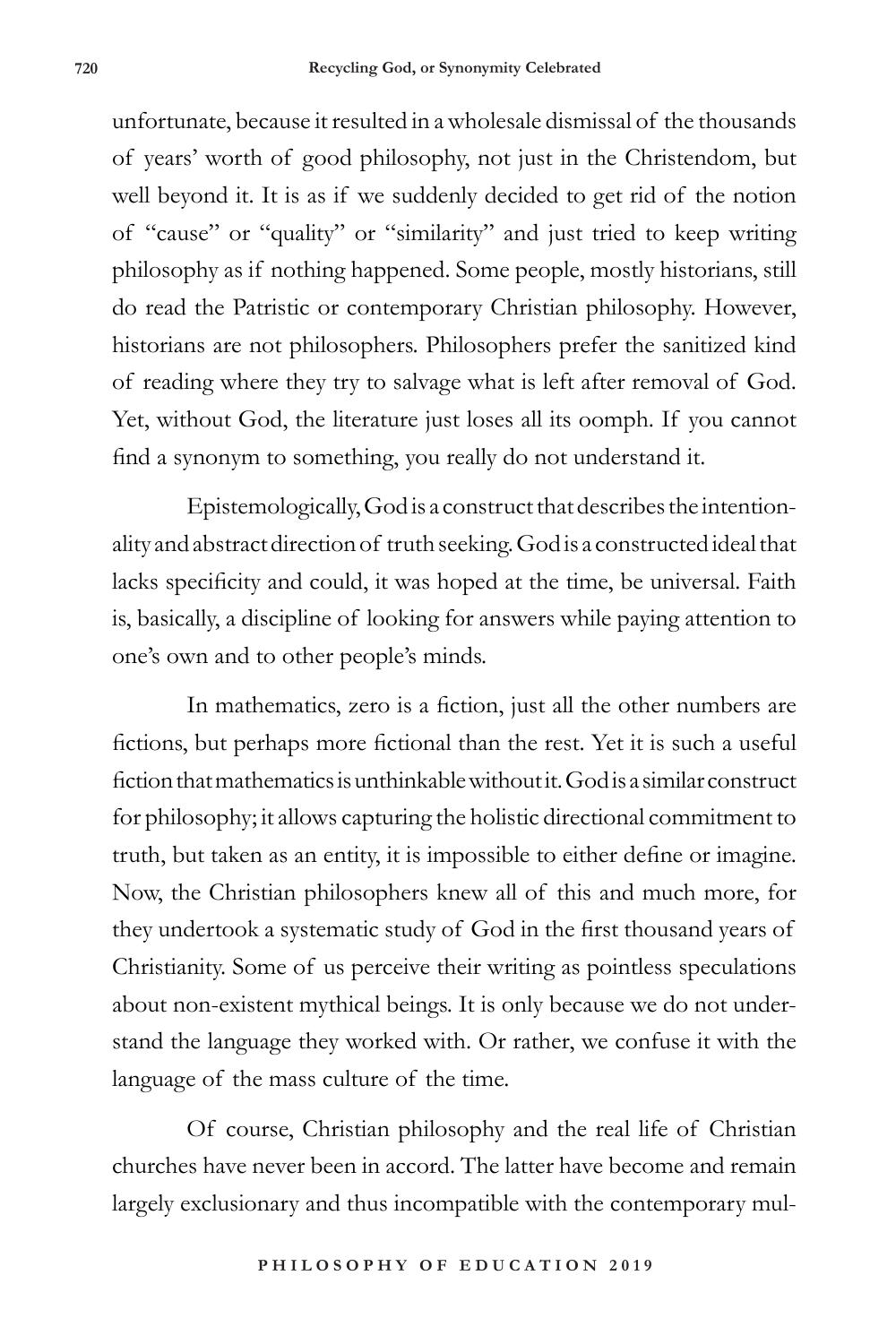ticultural society. The tragedy of Christianity is that it had to work for both the philosophers and for the masses of worshippers, for whom it was just another religion, with its symbols, rituals, rules, and idols. In these kinds of disputes, the mass culture always prevails. Philosophy has discovered and then forgotten an important tool.

Saavedra's concept would have been much stronger if he found a way to keep God there, under a different name. He would have to explore the deeper connection between attention and the Love of God. The whole point Weil is making is that the regular pedestrian human love does not cut it. The regular garden variety love does not have enough energy to make us capable of sustaining attention. Kids can be difficult, like Fabienne who keeps bossing other kids around. Human love is sustained by reciprocity and is by definition exclusive (you love someone because you do not love everyone else), and that is not what Weil has in mind. Reciprocity is dangerous because it seeks in return something the other cannot give. This regular love is very problematic in education, for more than one reason.

The Greeks had a useful distinction between Eros and Agape, where the latter is a kind of generalized non-erotic love for all (the Love of God). At a very basic level, a normal human being whose mind has been programmed to calculate debts, categorize people into friends and enemies, and count favors and slights is incapable of loving dozens of other people's kids. Take your average teacher, with a mortgage, a couple of their own kids, aging parents, and the accountability reform. Remember, we are dealing with a mass profession of four million teachers in the US alone. Where do you think all that love should come from?

To generate sufficient Agape, one has to be engaged in a special rigorous exercise similar to what Jews, Christians, and Muslims call prayer, and Buddhists and Hindus call meditation and mantras. The exercise